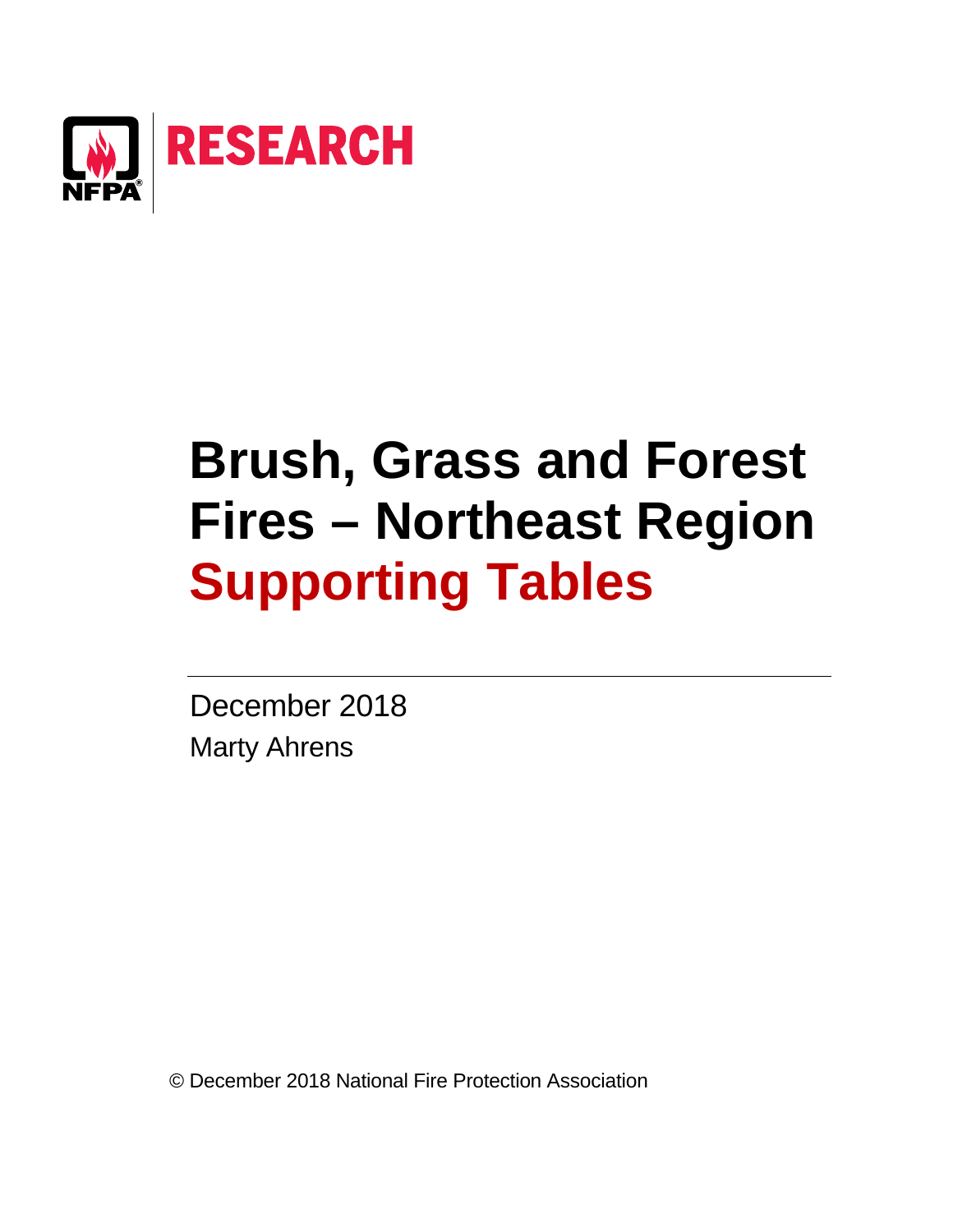## Supporting Tables for Local Fire Department Responses to Brush, Grass, and Forest Fires: the Northeast Region

The tables that follow provide more details about local fire department responses to brush, grass and forest fires, including unclassified vegetation fires, in the Northeast region. The Wildland Fire Executive Council's Cohesive Strategy Regions were used for this analysis. Please refer back to the text for a discussion of key points and methodology. More than one-quarter of the country's local fire department responses to these incidents were in the Northeast.

For more information, see the national report, national supporting tables, and comparable tables about these fires in the Southeast and West. Please see the national report for a discussion of methodology.



### **Local Fire Department Responses to Brush, Grass, and Forest Fires in the Northeast, by**

| <b>Table</b> | <b>Local Fire Department Responses to Brush, Grass and Forest Fires -</b><br>The Northeast Region, by: | Page           |
|--------------|--------------------------------------------------------------------------------------------------------|----------------|
|              |                                                                                                        |                |
| Table 1.     | Incident Type                                                                                          | $\overline{2}$ |
| Table 2.     | Month                                                                                                  | $\overline{2}$ |
| Table 3.     | Day of Week                                                                                            | 3              |
| Table 4.     | Alarm Time                                                                                             | 4              |
| Table 5.     | Major Cause                                                                                            | 5              |
| Table 6.     | Major Cause and Month                                                                                  | 6              |
| Table 7.     | Cause of Ignition                                                                                      | 8              |
| Table 8.     | <b>Factor Contributing to Ignition</b>                                                                 | 9              |
| Table 9.     | <b>Heat Source</b>                                                                                     | 10             |
| Table 10.    | Equipment Involved in Ignition                                                                         | 11             |
| Table 11.    | Item First Ignited                                                                                     | 12             |
| Table 12.    | Type of Material First Ignited                                                                         | 13             |
| Table 13.    | <b>Acres Burned</b>                                                                                    | 14             |
| Table 14.    | Number of Buildings Involved                                                                           | 14             |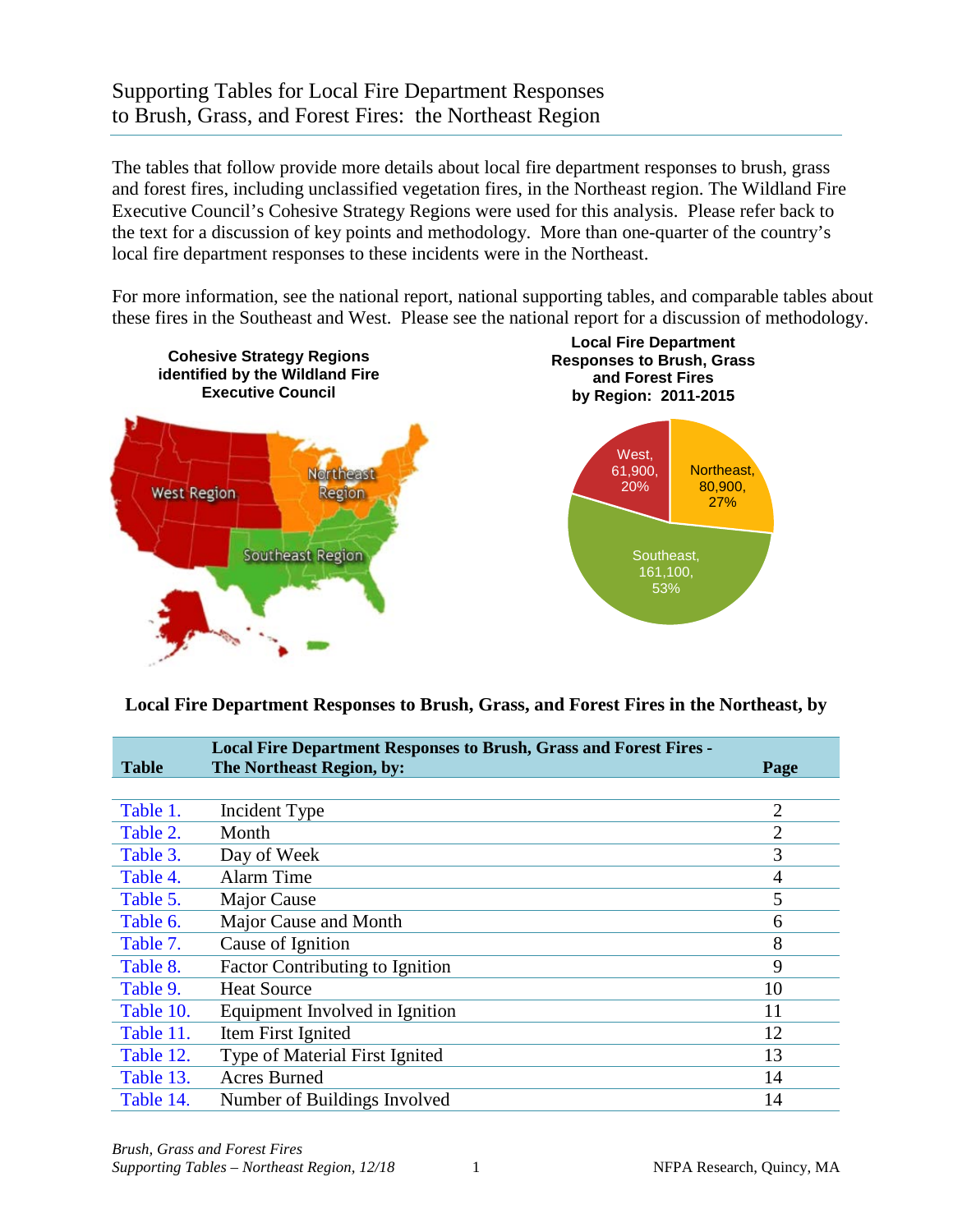#### <span id="page-2-0"></span>**Table 1. Local Fire Department Responses to Brush, Grass, and Forest Fires in the Northeast by Incident Type 2011-2015 Annual Averages**

| <b>Incident Type</b>                    | <b>Fires</b> |           |  |  |
|-----------------------------------------|--------------|-----------|--|--|
|                                         |              |           |  |  |
| Brush, or brush and grass mixture fire. | 40,100       | (50%)     |  |  |
| Grass fire                              | 20,400       | (25%)     |  |  |
| Forest, woods or wildland fire.         | 6,800        | $(8\%)$   |  |  |
| Unclassified natural vegetation fire    | 13,600       | (17%)     |  |  |
|                                         |              |           |  |  |
| Total                                   | 80,900       | $(100\%)$ |  |  |

#### **Table 2. Local Fire Department Responses to Brush, Grass, and Forest Fires in the Northeast by Month 2011-2015 Annual Averages**

| Month     |        | <b>Fires</b> |  |  |  |
|-----------|--------|--------------|--|--|--|
|           |        |              |  |  |  |
| January   | 2,400  | (3%)         |  |  |  |
| February  | 2,700  | (3%)         |  |  |  |
| March     | 9,500  | (12%)        |  |  |  |
| April     | 16,900 | (21%)        |  |  |  |
| May       | 10,200 | (13%)        |  |  |  |
| June      | 6,600  | (8%)         |  |  |  |
| July      | 8,900  | (11%)        |  |  |  |
| August    | 6,000  | (7%)         |  |  |  |
| September | 4,700  | (6%)         |  |  |  |
| October   | 4,800  | (6%)         |  |  |  |
| November  | 6,300  | $(8\%)$      |  |  |  |
| December  | 1,800  | $(2\%)$      |  |  |  |
|           |        |              |  |  |  |
| Total     | 80,900 | $(100\%)$    |  |  |  |
| Average   | 6,700  | $(8\%)$      |  |  |  |

Note: These are national estimates of fires reported to U.S. municipal fire departments and so exclude fires reported only to Federal or state agencies or industrial fire brigades. National estimates are projections. Fires are rounded to the nearest hundred. Sums may not equal due to rounding errors.

Source: NFIRS 5.0 and NFPA survey.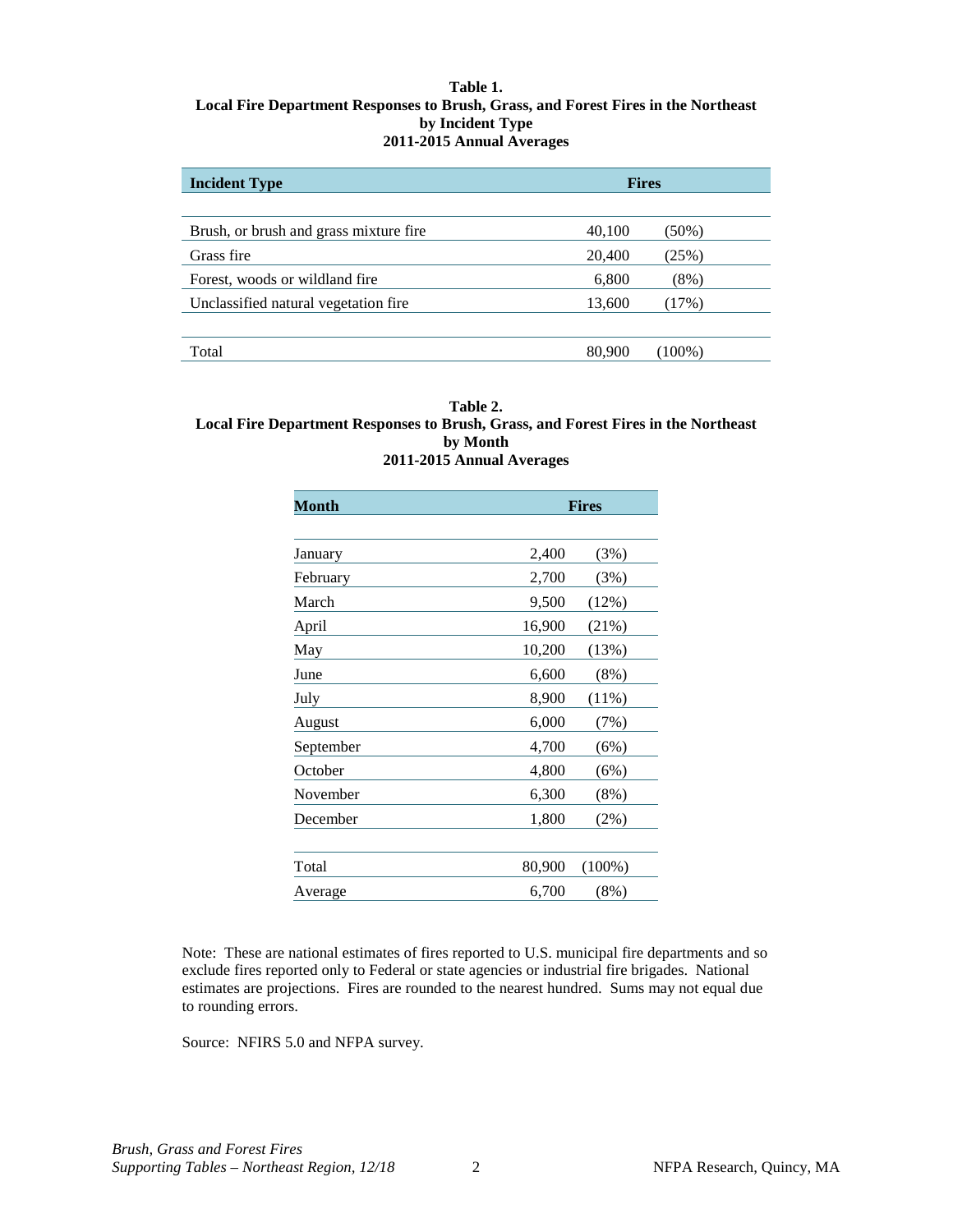#### <span id="page-3-0"></span>**Table 3. Local Fire Department Responses to Brush, Grass, and Forest Fires in the Northeast by Day of Week 2011-2015 Annual Averages**

| Day of Week |        | <b>Fires</b> |  |  |
|-------------|--------|--------------|--|--|
|             |        |              |  |  |
| Sunday      | 13,200 | (16%)        |  |  |
| Monday      | 11,600 | (14%)        |  |  |
| Tuesday     | 10,400 | (13%)        |  |  |
| Wednesday   | 10,800 | (13%)        |  |  |
| Thursday    | 10,400 | (13%)        |  |  |
| Friday      | 10,900 | (13%)        |  |  |
| Saturday    | 13,700 | (17%)        |  |  |
|             |        |              |  |  |
| Total       | 80,900 | $(100\%)$    |  |  |
| Average     | 11,600 | $(14\%)$     |  |  |

Note: These are national estimates of fires reported to U.S. municipal fire departments and so exclude fires reported only to Federal or state agencies or industrial fire brigades. National estimates are projections. Fires are rounded to the nearest hundred. Sums may not equal due to rounding errors.

Source: NFIRS 5.0 and NFPA survey.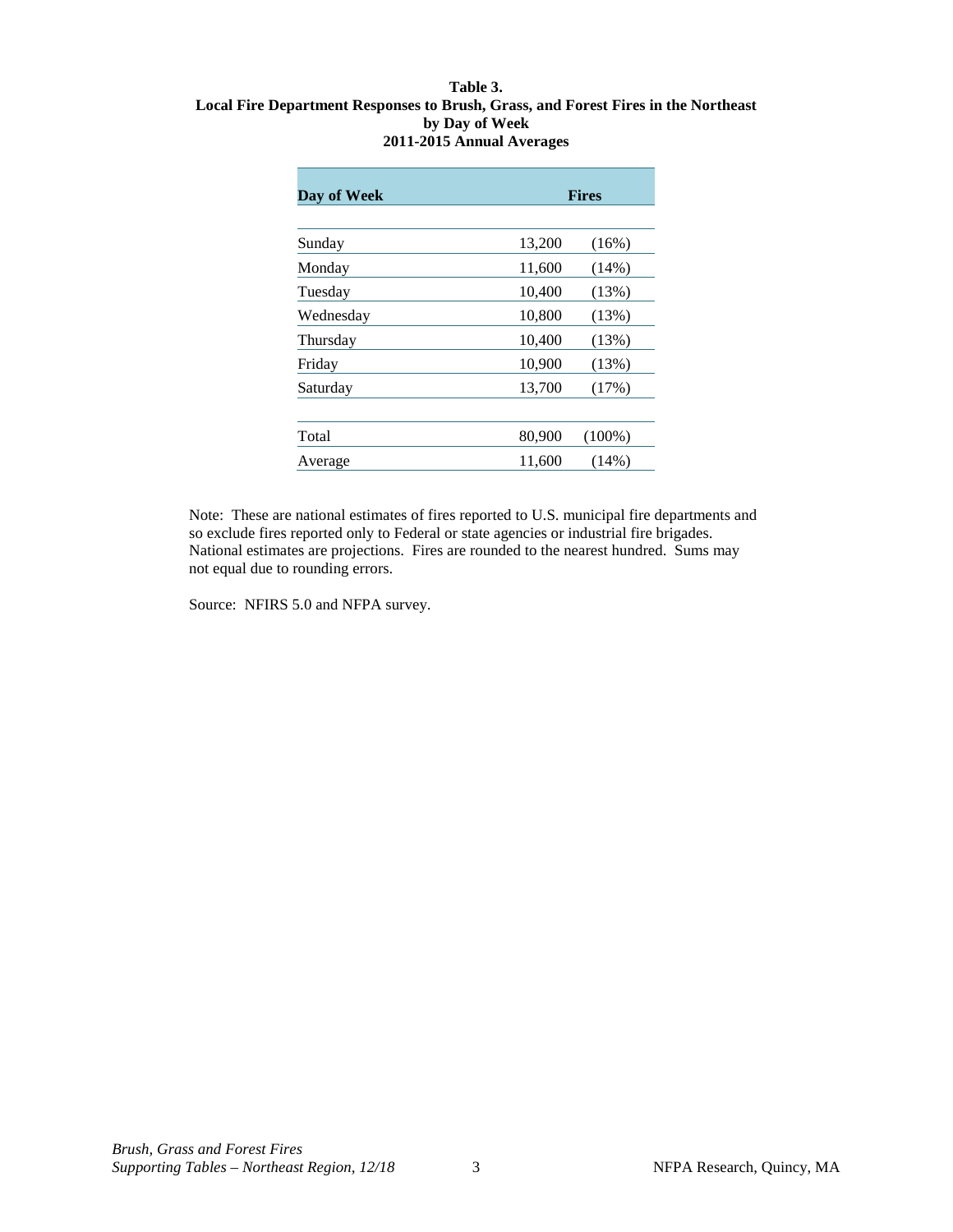#### <span id="page-4-0"></span>**Table 4. Local Fire Department Responses to Brush, Grass, and Forest Fires in the Northeast by Alarm Time 2011-2015 Annual Averages**

| <b>Alarm Time</b>     | <b>Fires</b> |           |  |  |
|-----------------------|--------------|-----------|--|--|
|                       |              |           |  |  |
| Midnight- 12:59 a.m.  | 1,000        | (1%)      |  |  |
| 1:00-1:59 a.m.        | 700          | (1%)      |  |  |
| 2:00-2:59 a.m.        | 500          | $(1\%)$   |  |  |
| 3:00-3:59 a.m.        | 400          | (1%)      |  |  |
| 4:00-4:59 a.m.        | 400          | $(1\%)$   |  |  |
| 5:00-5:59 a.m.        | 500          | (1%)      |  |  |
| 6:00-6:59 a.m.        | 800          | (1%)      |  |  |
| 7:00-7:59 a.m.        | 1,000        | (1%)      |  |  |
| 8:00-8:59 a.m.        | 1,200        | (1%)      |  |  |
| 9:00-9:59 a.m.        | 1,500        | $(2\%)$   |  |  |
| 10:00-10:59 a.m.      | 2,400        | (3%)      |  |  |
| 11:00-11:59 a.m.      | 3,900        | (5%)      |  |  |
| 12:00-12:59 p.m.      | 5,900        | (7%)      |  |  |
| 1:00-1:59 p.m.        | 7,900        | (10%)     |  |  |
| 2:00-2:59 p.m.        | 9,200        | (11%)     |  |  |
| 3:00-3:59 p.m.        | 9,200        | (11%)     |  |  |
| 4:00-4:59 p.m.        | 8,500        | (10%)     |  |  |
| 5:00-5:59 p.m.        | 7,100        | (9%)      |  |  |
| 6:00-6:59 p.m.        | 5,500        | (7%)      |  |  |
| 7:00-7:59 p.m.        | 4,300        | (5%)      |  |  |
| 8:00-8:59 p.m.        | 3,400        | (4%)      |  |  |
| 9:00-9:59 p.m.        | 2,600        | (3%)      |  |  |
| 10:00-10:59 p.m.      | 1,900        | $(2\%)$   |  |  |
| 11:00-11:59 p.m.      | 1,300        | $(2\%)$   |  |  |
|                       |              |           |  |  |
| Total                 | 80,900       | $(100\%)$ |  |  |
| Average by alarm hour | 3,400        | (4%)      |  |  |

Note: These are national estimates of fires reported to U.S. municipal fire departments and so exclude fires reported only to Federal or state agencies or industrial fire brigades. National estimates are projections. Fires are rounded to the nearest hundred. Sums may not equal due to rounding errors.

Source: NFIRS 5.0 and NFPA survey.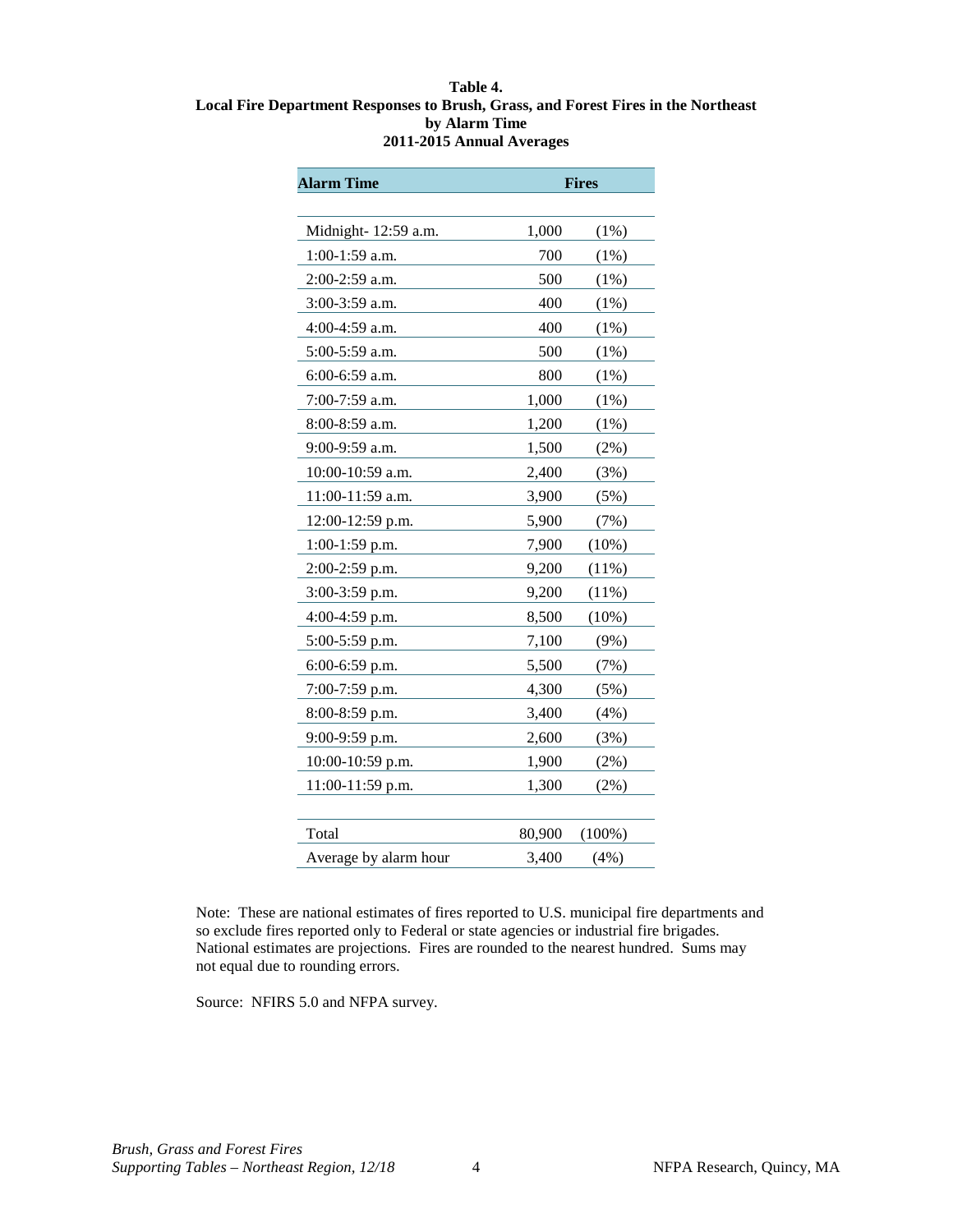#### **Table 5.**

#### <span id="page-5-0"></span>**Local Fire Department Responses to Brush, Grass, and Forest Fires in the Northeast, by Major Cause 2011-2015 Annual Averages**

| <b>Major Cause</b>                                     |        | <b>Fires</b> |  |  |  |
|--------------------------------------------------------|--------|--------------|--|--|--|
| Intentional                                            | 16,000 | $(20\%)$     |  |  |  |
| Outside/open fire for debris or waste disposal         | 13,200 | $(16\%)$     |  |  |  |
| Smoking materials                                      | 10,600 | (13%)        |  |  |  |
| Electrical power or utility line                       | 6,100  | (7%)         |  |  |  |
| Agriculture or land management burns                   | 3,300  | (4%)         |  |  |  |
| Garden tools or agricultural equipment                 | 3,000  | $(4\%)$      |  |  |  |
| Playing with heat source                               | 2,800  | (3%)         |  |  |  |
| Rekindle                                               | 2,000  | $(2\%)$      |  |  |  |
| Fireworks                                              | 1,800  | $(2\%)$      |  |  |  |
| Outside/open fire for warming or cooking               | 1,600  | $(2\%)$      |  |  |  |
| Spontaneous combustion or chemical reaction            | 1,400  | $(2\%)$      |  |  |  |
| Lightning                                              | 1,300  | $(2\%)$      |  |  |  |
| Shop tools and industrial equipment, including torches | 1,300  | $(2\%)$      |  |  |  |

Note: Major causes were extracted from cause of ignition, factors contributing to ignition, heat source and equipment involved in ignition. Unknowns were allocated separately for each data element. Double counting does occur. For example, some fireworks and intentional fires were caused by playing with heat source. Some open burning fires were considered intentional. Causal factors that did not describe a specific scenario are not shown but can be found in the respective data elements. Sums do *not* add to 100% or monthly totals. These are national estimates of fires reported to U.S. municipal fire departments and so exclude fires reported only to Federal or state agencies or industrial fire brigades. National estimates are projections. Fires are rounded to the nearest hundred.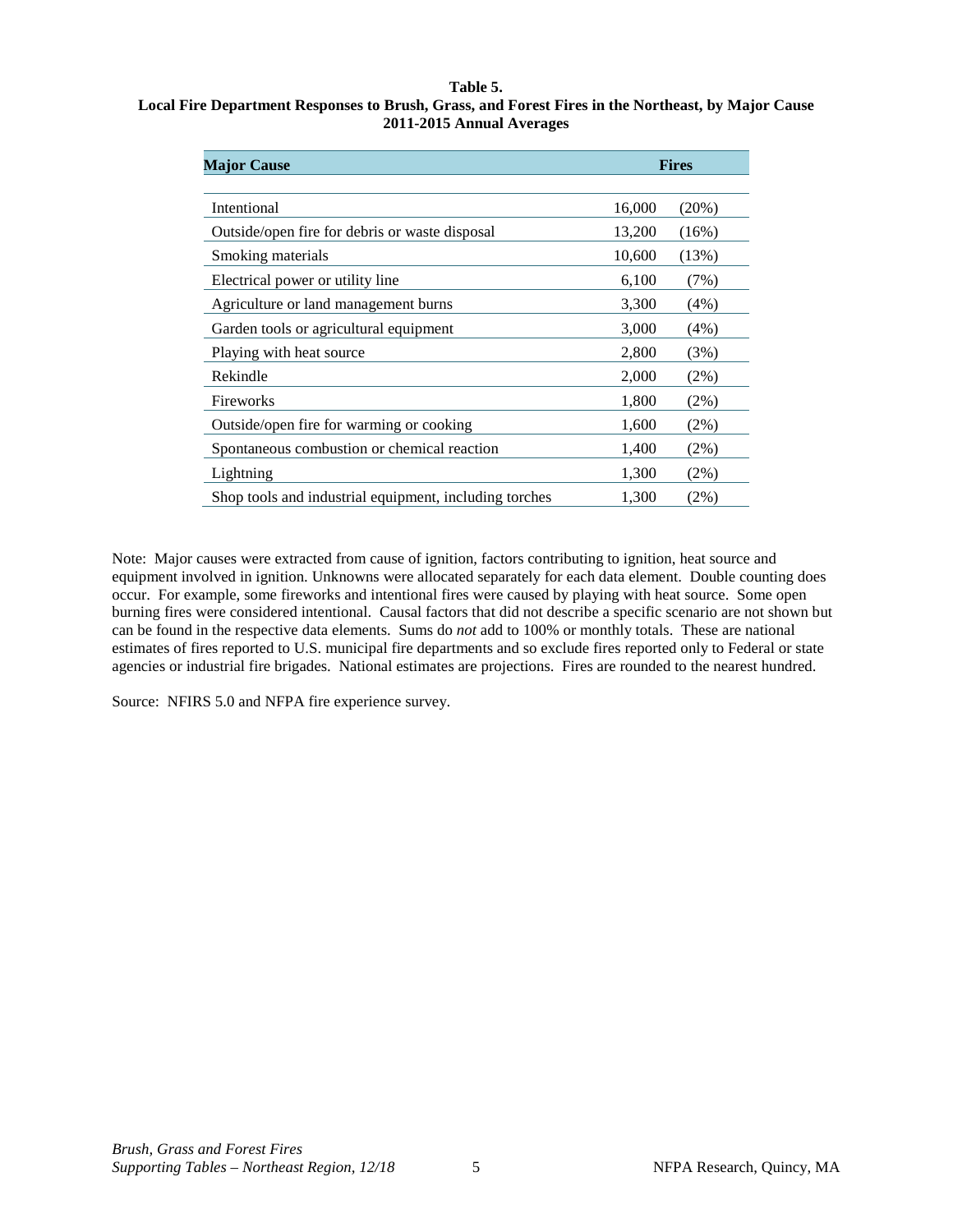#### **Table 6A. Local Fire Department Responses to Brush, Grass, and Forest Fires in the Northeast, by Major Cause and Month 2011-2015 Annual Averages**

<span id="page-6-0"></span>Peak months for each cause are in red.

| Cause                                    | Jan | Feb | Mar | Apr | May | Jun | Jul | Aug | Sep | <b>Oct</b> | <b>Nov</b> | Dec | <b>Total</b> | Total<br><b>Fires</b> |
|------------------------------------------|-----|-----|-----|-----|-----|-----|-----|-----|-----|------------|------------|-----|--------------|-----------------------|
|                                          |     |     |     |     |     |     |     |     |     |            |            |     |              |                       |
| Intentional                              | 4%  | 4%  | 14% | 21% | 10% | 7%  | 8%  | 7%  | 6%  | 7%         | 9%         | 3%  | 100%         | 16,000                |
| Open burning                             | 5%  | 5%  | 19% | 26% | 9%  | 5%  | 6%  | 5%  | 4%  | 6%         | 9%         | 3%  | 100%         | 13,200                |
| Smoking materials                        | 1%  | 2%  | 6%  | 19% | 19% | 12% | 14% | 10% | 7%  | 5%         | 4%         | 1%  | 100%         | 10,600                |
| Electrical power or utility line         | 3%  | 3%  | 7%  | 16% | 12% | 11% | 16% | 8%  | 7%  | 6%         | 9%         | 2%  | 100%         | 6,100                 |
| Agricultural burn                        | 4%  | 3%  | 24% | 32% | 9%  | 4%  | 3%  | 3%  | 3%  | 5%         | 8%         | 3%  | 100%         | 3,300                 |
| Garden tool or agricultural equipment    | 1%  | 1%  | 7%  | 14% | 9%  | 8%  | 13% | 10% | 8%  | 14%        | 14%        | 1%  | 100%         | 3,000                 |
| Playing with heat source                 | 3%  | 3%  | 10% | 18% | 11% | 10% | 20% | 6%  | 5%  | 5%         | 6%         | 2%  | 100%         | 2,800                 |
| Rekindle                                 | 3%  | 3%  | 11% | 24% | 12% | 5%  | 9%  | 7%  | 7%  | 7%         | 10%        | 1%  | 100%         | 2,000                 |
| Fireworks                                | 2%  | 1%  | 3%  | 6%  | 5%  | 14% | 58% | 5%  | 2%  | 2%         | 1%         | 1%  | 100%         | 1,800                 |
| Outside/open fire for warming or cooking | 3%  | 2%  | 11% | 22% | 14% | 5%  | 8%  | 7%  | 8%  | 9%         | 8%         | 2%  | 100%         | 1,600                 |
| Spontaneous combustion or chemical       |     |     |     |     |     |     |     |     |     |            |            |     |              |                       |
| reaction                                 | 4%  | 2%  | 5%  | 18% | 18% | 12% | 12% | 9%  | 7%  | 5%         | 6%         | 3%  | 100%         | 1,400                 |
| Shop tools and industrial equipment,     |     |     |     |     |     |     |     |     |     |            |            |     |              |                       |
| including torches                        | 3%  | 5%  | 13% | 22% | 12% | 9%  | 9%  | 10% | 6%  | 6%         | 5%         | 0%  | 100%         | 1,300                 |
| Lightning                                | 0%  | 0%  | 3%  | 10% | 14% | 17% | 26% | 19% | 7%  | 3%         | 1%         | 0%  | 100%         | 1,300                 |
| Exposure                                 | 5%  | 6%  | 21% | 24% | 10% | 3%  | 7%  | 5%  | 3%  | 3%         | 10%        | 3%  | 100%         | 900                   |
|                                          |     |     |     |     |     |     |     |     |     |            |            |     |              |                       |
| All brush, grass and forest fires        | 3%  | 3%  | 12% | 21% | 13% | 8%  | 11% | 7%  | 6%  | 6%         | 8%         | 2%  | 100%         | 80,900                |

Note: Major causes were extracted from cause of ignition, factors contributing to ignition, heat source and equipment involved in ignition. Unknowns were allocated separately for each data element. Double counting does occur. For example, some fireworks and intentional fires were caused by playing with heat source. Some open burning fires were considered intentional. Causal factors that did not describe a specific scenario are not shown but can be found in the respective data elements. Sums do *not* add to 100% or monthly totals. These are national estimates of fires reported to U.S. local fire departments and so exclude fires reported only to Federal or state agencies or industrial fire brigades. National estimates are projections. Fires are rounded to the nearest hundred.

Source: NFIRS 5.0 and NFPA fire experience survey.

**Total**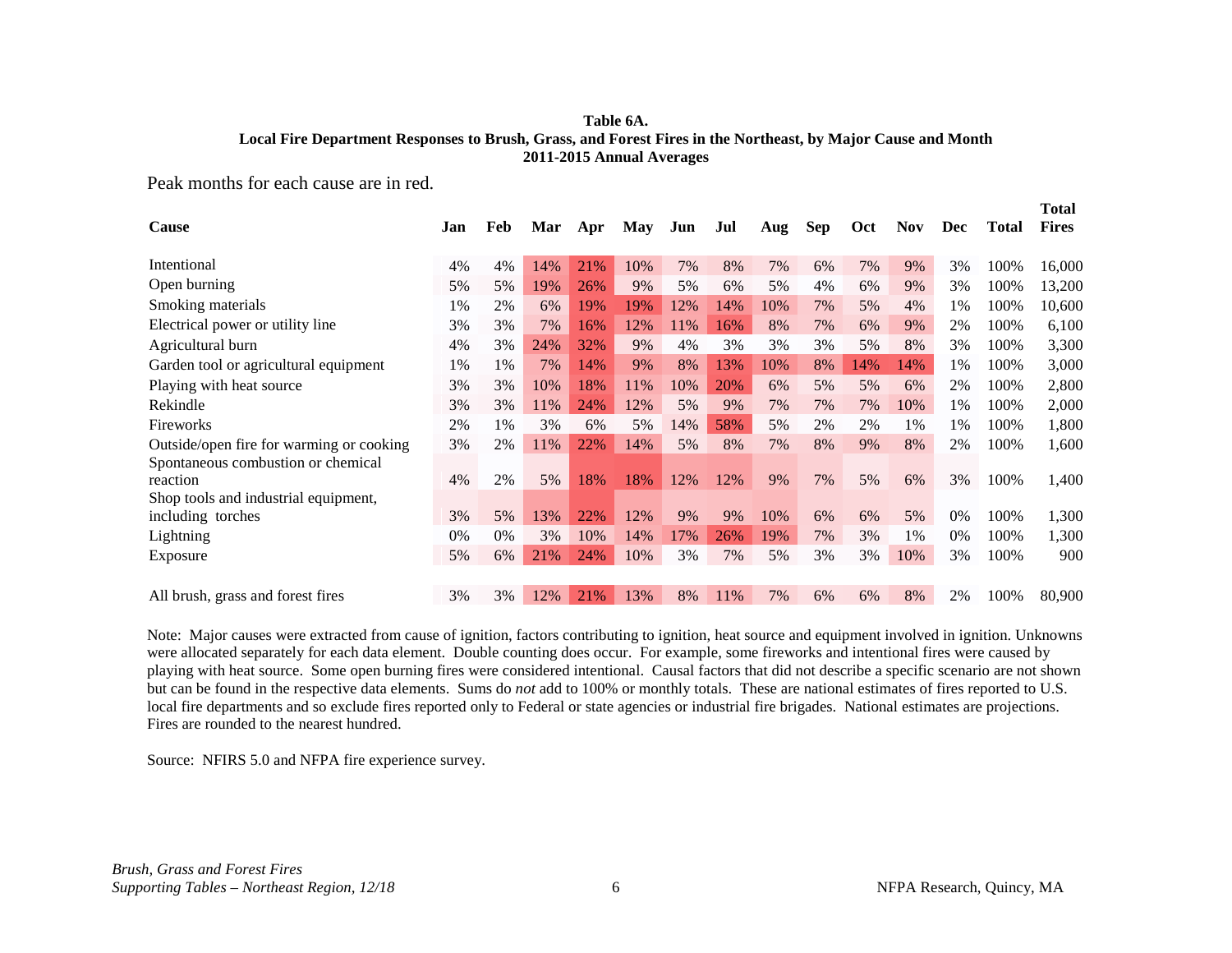#### **Table 6B. Local Fire Department Responses to Brush, Grass, and Forest Fires in the Northeast, by Major Cause and Month 2011-2015 Annual Averages**

The most common causes for each month are in red.

| Cause                                    | Jan            | Feb      | Mar      | Apr    | May    | Jun        | Jul        | Aug      | <b>Sep</b> | Oct      | <b>Nov</b> | Dec              | Total  |
|------------------------------------------|----------------|----------|----------|--------|--------|------------|------------|----------|------------|----------|------------|------------------|--------|
| Intentional                              | 600            | 600      | 2,300    | 3,300  | 1,700  | ,200       | 1,300      | 1,100    | 900        | 1,100    | 1,500      | 500              | 16,000 |
| Open burning                             | 600            | 700      | 2,500    | 3,400  | 1,200  | 600        | 800        | 700      | 500        | 700      | 1,300      | 300              | 13,200 |
| Smoking materials                        | 100            | 200      | 600      | 2,000  | 2,000  | 1,200      | 1,500      | 1,100    | 800        | 500      | 400        | 100              | 10,600 |
| Electrical power or utility line         | 200            | 200      | 500      | 1,000  | 700    | 600        | 1,000      | 500      | 400        | 400      | 500        | 100              | 6,100  |
| Agricultural burn                        | 100            | 100      | 800      | 1,100  | 300    | 100        | 100        | 100      | 100        | 200      | 300        | 100              | 3,300  |
| Garden tool or agricultural equipment    | $\Omega$       | $\theta$ | 200      | 400    | 300    | <b>200</b> | 400        | 300      | 200        | 400      | 400        | $\theta$         | 3,000  |
| Playing with heat source                 | 100            | 100      | 300      | 500    | 300    | 300        | 600        | 200      | 100        | 100      | <b>200</b> | 100              | 2,800  |
| Rekindle                                 | 100            | 100      | 200      | 500    | 200    | 100        | <b>200</b> | 100      | 100        | 100      | 200        | $\overline{0}$   | 2,000  |
| Fireworks                                | $\theta$       | $\Omega$ | 100      | 100    | 100    | 200        | 1,000      | 100      | $\Omega$   | $\Omega$ | $\Omega$   | $\boldsymbol{0}$ | 1,800  |
| Outside/open fire for warming or cooking | $\mathbf{0}$   | 0        | 200      | 400    | 200    | 100        | 100        | 100      | 100        | 100      | 100        | $\mathbf{0}$     | 1,600  |
| Spontaneous combustion or chemical       |                |          |          |        |        |            |            |          |            |          |            |                  |        |
| reaction                                 | 100            | $\Omega$ | 100      | 300    | 300    | 200        | 200        | 100      | 100        | 100      | 100        | $\overline{0}$   | 1,400  |
| Shop tools and industrial equipment,     |                |          |          |        |        |            |            |          |            |          |            |                  |        |
| including torches                        | $\Omega$       | 100      | 200      | 300    | 200    | 100        | 100        | 100      | 100        | 100      | 100        | $\mathbf{0}$     | 1,300  |
| Lightning                                | $\Omega$       | $\theta$ | $\theta$ | 100    | 200    | <b>200</b> | 300        | 200      | 100        | $\Omega$ | $\left($   | $\boldsymbol{0}$ | 1,300  |
| Exposure                                 | $\overline{0}$ | 100      | 200      | 200    | 100    | $\Omega$   | 100        | $\theta$ | $\theta$   | $\Omega$ | 100        | $\theta$         | 900    |
|                                          |                |          |          |        |        |            |            |          |            |          |            |                  |        |
| All brush, grass and forest fires        | 2,400          | 2,700    | 9,500    | 16,900 | 10,200 | 6,600      | 8,900      | 6,000    | 4,700      | 4,800    | 6,300      | 1,800            | 80,900 |

Note: Major causes were extracted from cause of ignition, factors contributing to ignition, heat source and equipment involved in ignition. Unknowns were allocated separately for each data element. Double counting does occur. For example, some fireworks and intentional fires were caused by playing with heat source. Some open burning fires were considered intentional. Causal factors that did not describe a specific scenario are not shown but can be found in the respective data elements. Sums do *not* add to 100% or monthly totals. These are national estimates of fires reported to U.S. local fire departments and so exclude fires reported only to Federal or state agencies or industrial fire brigades. National estimates are projections. Fires are rounded to the nearest hundred.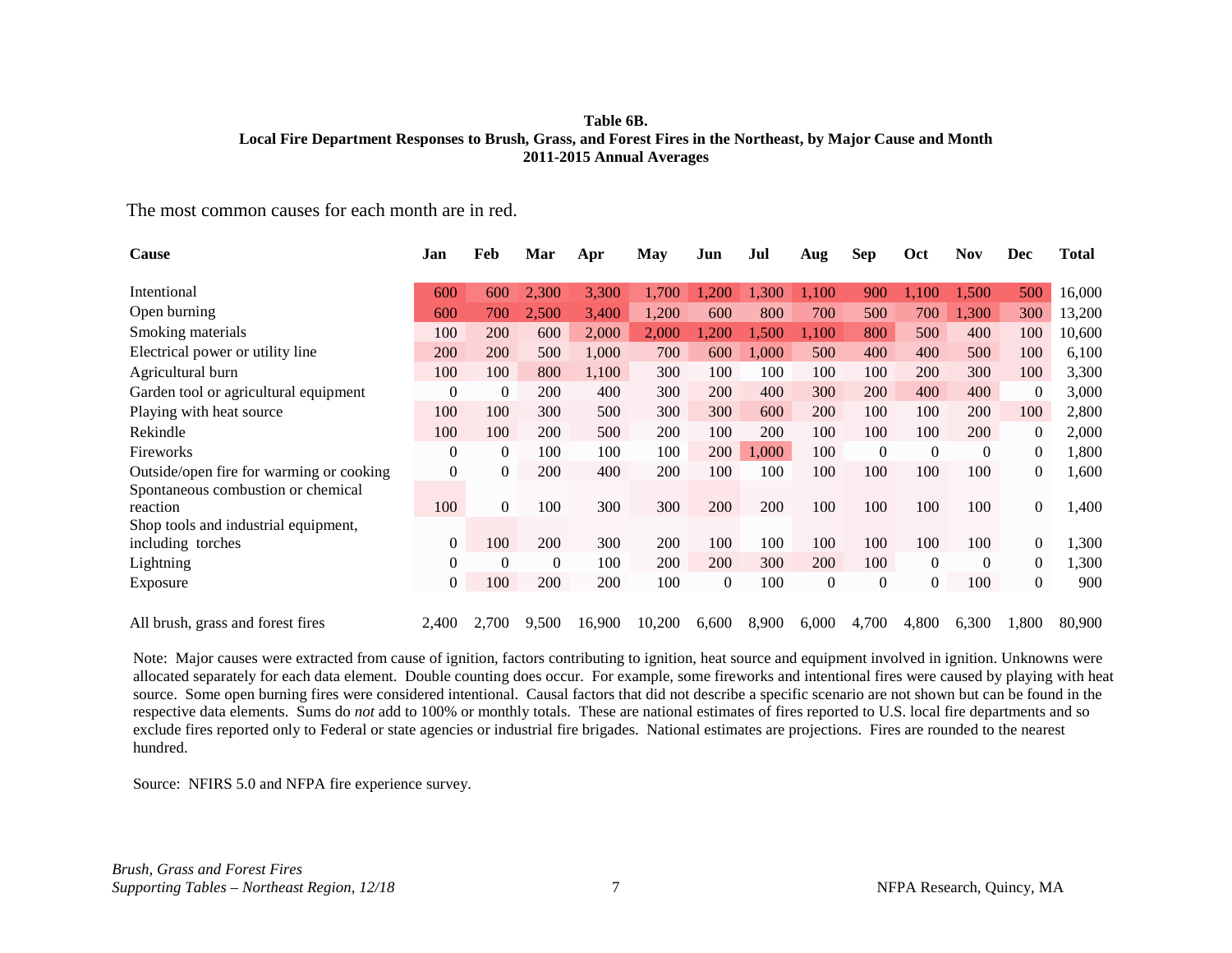#### <span id="page-8-0"></span>**Table 7. Local Fire Department Responses to Brush, Grass, and Forest Fires in the Northeast, by Cause of Ignition 2011-2015 Annual Averages**

| <b>Cause of Ignition</b>            | <b>Fires</b> |           |  |  |
|-------------------------------------|--------------|-----------|--|--|
|                                     |              |           |  |  |
| Unintentional                       | 50,000       | $(62\%)$  |  |  |
| Intentional                         | 16,000       | $(20\%)$  |  |  |
| Unclassified cause                  | 6,600        | $(8\%)$   |  |  |
| Act of nature                       | 5,600        | (7%)      |  |  |
| Failure of equipment or heat source | 2,600        | (3%)      |  |  |
|                                     |              |           |  |  |
| Total                               | 80,900       | $(100\%)$ |  |  |

Note: These are national estimates of fires reported to U.S. municipal fire departments and so exclude fires reported only to Federal or state agencies or industrial fire brigades. National estimates are projections. Fires are rounded to the nearest hundred. Fires in which the cause of ignition was unknown or not reported were allocated proportionally among fires of known cause of ignition. Sums may not equal due to rounding errors.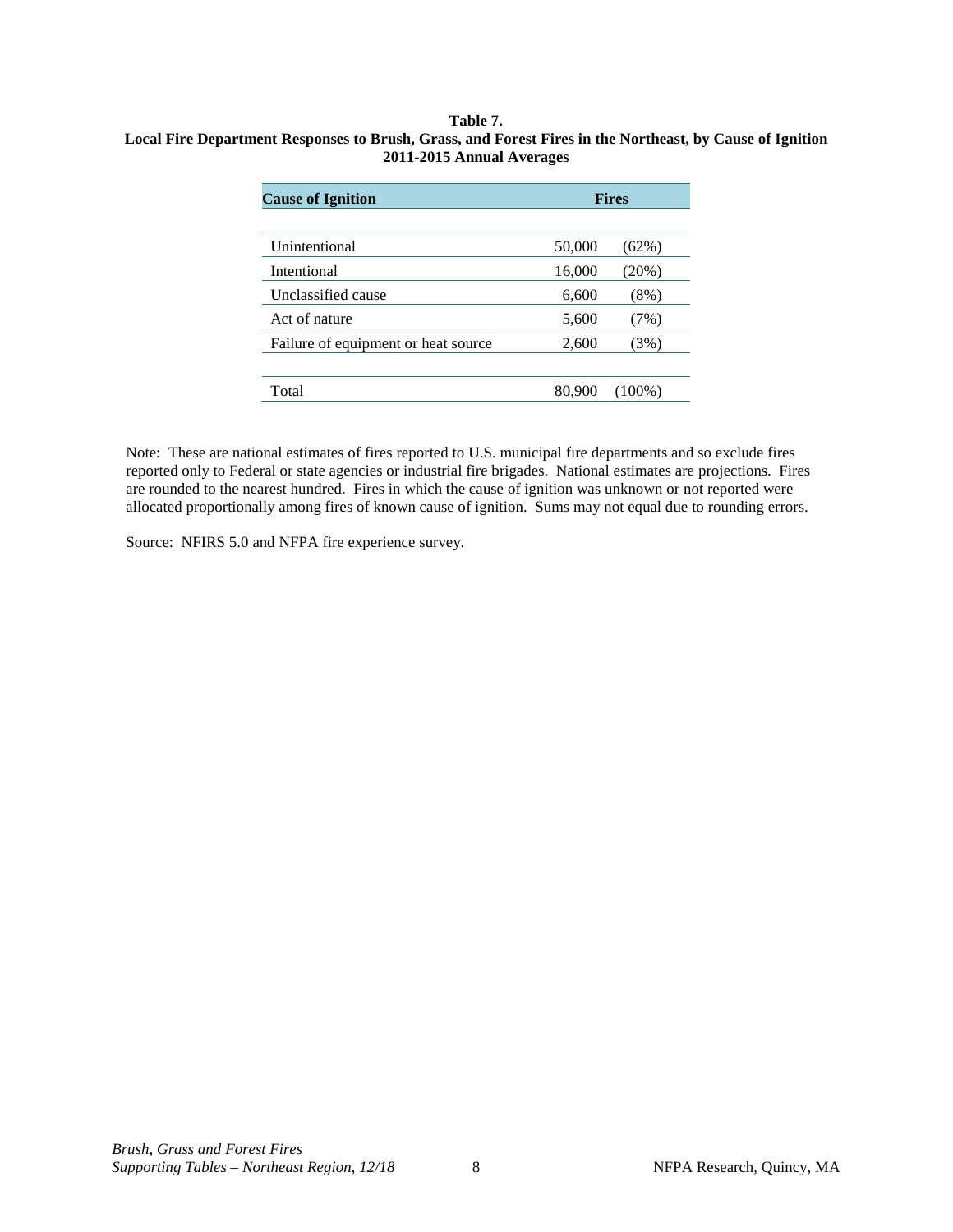#### <span id="page-9-0"></span>**Table 8. Local Fire Department Responses to Brush, Grass, and Forest Fires in the Northeast by Factor Contributing to Ignition 2011-2015 Annual Averages**

| <b>Factor Contributing</b>                     | <b>Fires</b> |           |
|------------------------------------------------|--------------|-----------|
|                                                |              |           |
| Abandoned or discarded material or product     | 14,000       | (17%)     |
| Outside/open fire for debris or waste disposal | 13,200       | (16%)     |
| High wind                                      | 10,700       | (13%)     |
| Unclassified natural condition                 | 8,700        | $(11\%)$  |
| Unclassified factor contributed to ignition    | 5,900        | (7%)      |
| Unclassified misuse of material or product     | 5,000        | (6%)      |
| Fire spread or control, other                  | 4,400        | (5%)      |
| Heat source too close to combustibles          | 3,500        | (4%)      |
| Agriculture or land management burns           | 3,300        | (4%)      |
| Electrical failure or malfunction              | 3,200        | (4%)      |
| Playing with heat source                       | 2,800        | (3%)      |
| Rekindle                                       | 2,000        | $(2\%)$   |
| Mechanical failure or malfunction              | 1,700        | (2%)      |
| Outside/open fire for warming or cooking       | 1,600        | (2%)      |
| Storm                                          | 1,400        | $(2\%)$   |
| Other known factor contributing to ignition    | 3,100        | (4%)      |
|                                                |              |           |
| <b>Total fires</b>                             | 80,900       | $(100\%)$ |
| Total factors*                                 | 84,600       | $(104\%)$ |

\*Multiple entries are allowed, resulting in more factor entries than fires.

Note: These are national estimates of fires reported to U.S. municipal fire departments and so exclude fires reported only to Federal or state agencies or industrial fire brigades. National estimates are projections. Fires are rounded to the nearest hundred. Fires in which the factor contributing to ignition was undetermined, coded as "none," or not reported were allocated proportionally among fires with known factor contributing to ignition. Sums may not equal due to rounding errors.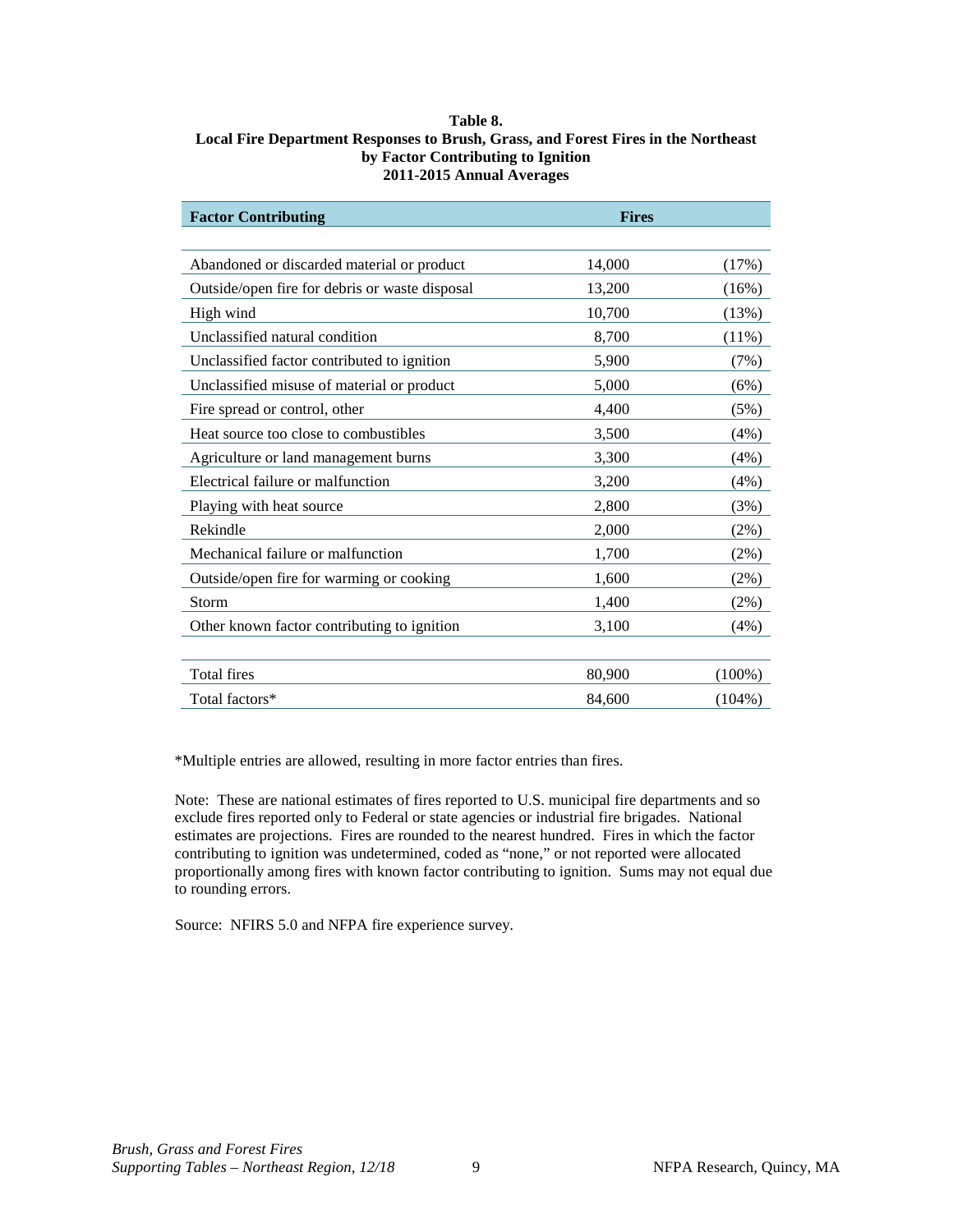#### <span id="page-10-0"></span>**Table 9. Local Fire Department Responses to Brush, Grass, and Forest Fires in the Northeast by Heat Source 2011-2015 Annual Averages**

| <b>Heat Source</b>                             | <b>Fires</b> |           |  |  |
|------------------------------------------------|--------------|-----------|--|--|
|                                                |              |           |  |  |
| Hot ember or ash                               | 16,700       | (21%)     |  |  |
| Smoking materials                              | 10,600       | (13%)     |  |  |
| Match                                          | 7,900        | (10%)     |  |  |
| Unclassified hot or smoldering object          | 6,700        | $(8\%)$   |  |  |
| Unclassified heat source                       | 6,400        | (8%)      |  |  |
| Flying brand, ember or spark                   | 5,300        | (7%)      |  |  |
| Lighter                                        | 4,700        | (6%)      |  |  |
| Unclassified heat spread from another fire     | 3,200        | (4%)      |  |  |
| Arcing                                         | 3,000        | (4%)      |  |  |
| Flame or torch used for lighting               | 2,900        | (4%)      |  |  |
| Spark, ember or flame from operating equipment | 1,900        | (2%)      |  |  |
| Fireworks                                      | 1,800        | (2%)      |  |  |
| Spontaneous combustion or chemical reaction    | 1,400        | (2%)      |  |  |
| Heat from direct flame or convection currents  | 1,300        | (2%)      |  |  |
| Lightning                                      | 1,300        | (2%)      |  |  |
| Other known heat source                        | 5,800        | (7%)      |  |  |
|                                                |              |           |  |  |
| Total                                          | 80,900       | $(100\%)$ |  |  |

Note: These are national estimates of fires reported to U.S. municipal fire departments and so exclude fires reported only to Federal or state agencies or industrial fire brigades. National estimates are projections. Fires are rounded to the nearest hundred. Fires in which the heat source undetermined or not reported were allocated proportionally among fires with known heat source. The estimates of matches, lighters, smoking materials, flames or torches used for lighting and candles include a proportional share of fires in which the heat source was heat from an unclassified open flame or smoking material. Sums may not equal due to rounding errors.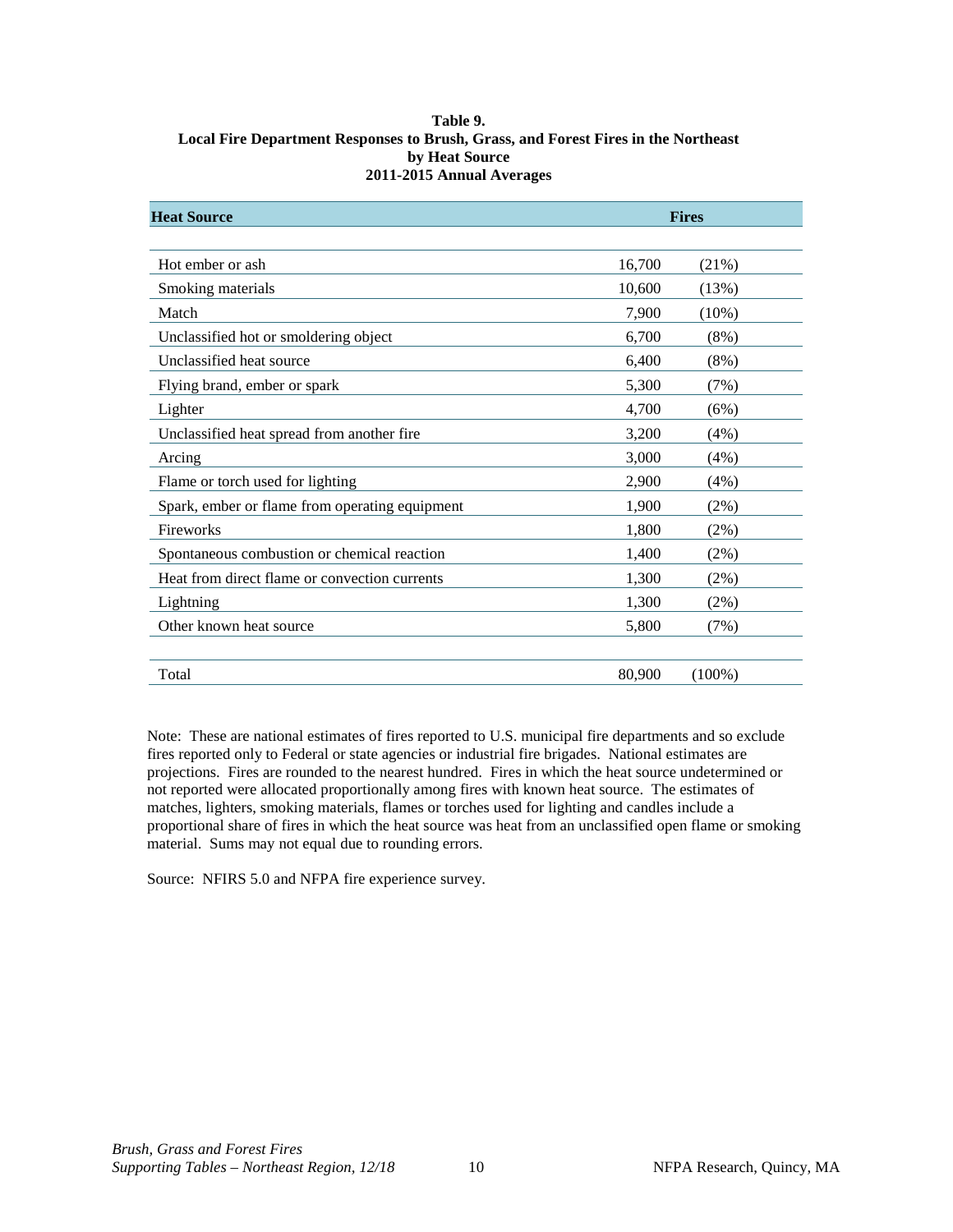#### <span id="page-11-0"></span>**Table 10. Local Fire Department Responses to Brush, Grass, and Forest Fires in the Northeast by Equipment Involved in Ignition 2011-2015 Annual Averages**

| <b>Equipment Involved in Ignition</b>                             | <b>Fires</b> |           |  |  |
|-------------------------------------------------------------------|--------------|-----------|--|--|
|                                                                   |              |           |  |  |
| No equipment involved in ignition                                 | 64,600       | $(80\%)$  |  |  |
| <b>Electrical distribution and lighting equipment</b>             | 9,100        | $(11\%)$  |  |  |
| Electrical power or utility line                                  | 6,100        | (7%)      |  |  |
| Lamp, bulb or lighting                                            | 800          | $(1\%)$   |  |  |
| Transformer or power supply                                       | 700          | $(1\%)$   |  |  |
| Wiring and related equipment other than power or utility<br>lines | 1,300        | $(2\%)$   |  |  |
| Unclassified equipment involved in ignition                       | 1,700        | $(2\%)$   |  |  |
| Garden tool or agricultural equipment                             | 3,000        | $(4\%)$   |  |  |
| Lawn mower                                                        | 1,400        | $(2\%)$   |  |  |
| Hay processing equipment                                          | 700          | $(1\%)$   |  |  |
| Shop tool or industrial equipment, including torches              | 1,300        | $(2\%)$   |  |  |
| Torch, burner or soldering iron                                   | 500          | (1%)      |  |  |
| Other known equipment involved in ignition                        | 3,000        | $(4\%)$   |  |  |
| <b>Total</b>                                                      | 80,900       | $(100\%)$ |  |  |

Note: These are national estimates of fires reported to U.S. municipal fire departments and so exclude fires reported only to Federal or state agencies or industrial fire brigades. National estimates are projections. Fires are rounded to the nearest hundred. Fires in which the equipment involved in ignition was undetermined or not reported were allocated proportionally among fires with known equipment involved in ignition. Fires in which the equipment involved in ignition was entered as none but the heat source indicated equipment involvement or the heat source was unknown were also treated as unknown and allocated proportionally among fires with known equipment involved. Sums may not equal due to rounding errors.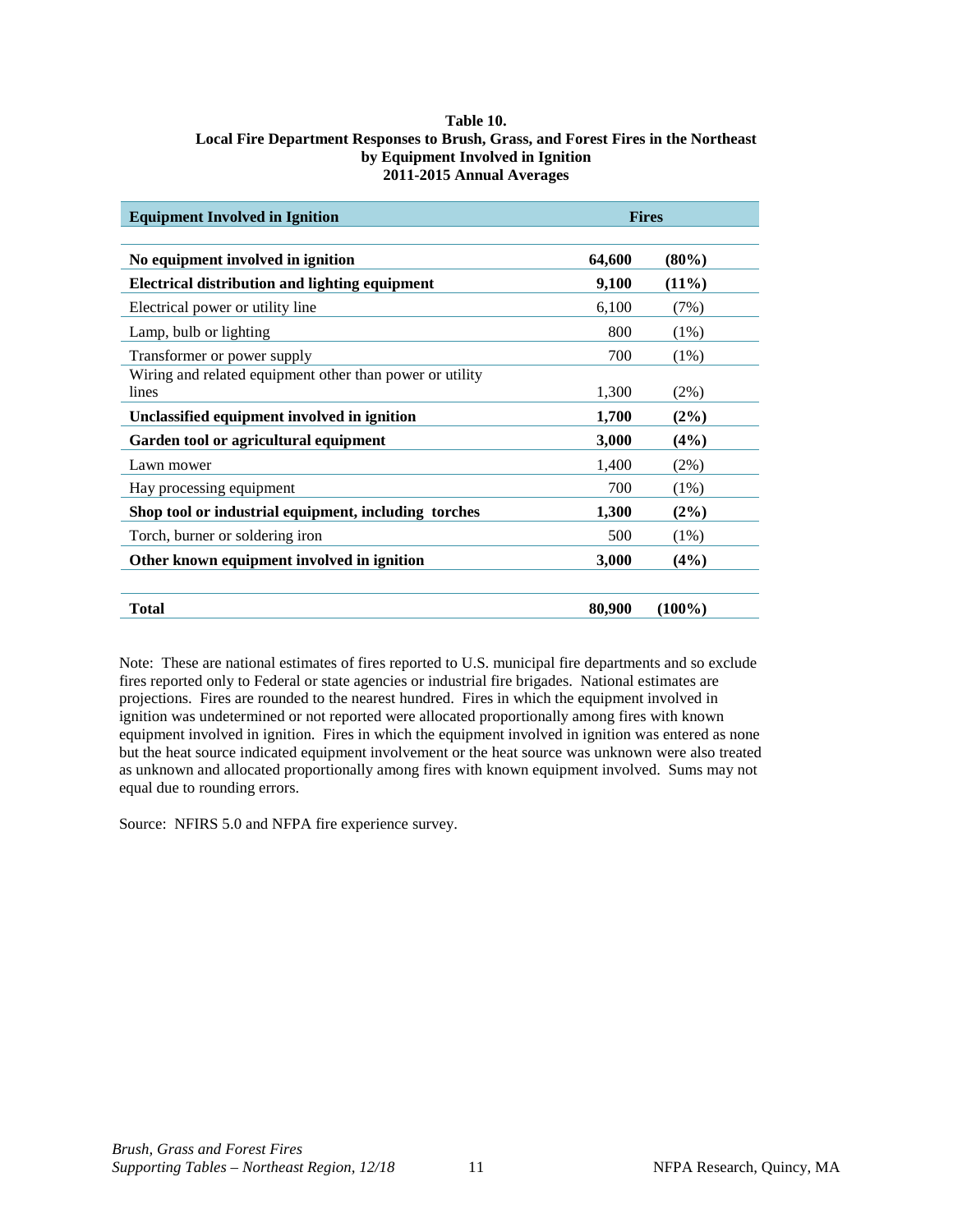#### <span id="page-12-0"></span>**Table 11. Local Fire Department Responses to Brush, Grass, and Forest Fires in the Northeast by Item First Ignited 2011-2015 Annual Averages**

| <b>Item First Ignited</b>                          | <b>Fires</b> |           |
|----------------------------------------------------|--------------|-----------|
|                                                    |              |           |
| Light vegetation including grass                   | 50,400       | $(62\%)$  |
| Unclassified organic materials                     | 9,700        | (12%)     |
| Heavy vegetation including trees                   | 8,700        | $(11\%)$  |
| Unclassified item first ignited                    | 3,500        | (4%)      |
| Chips, including wood chips                        | 3,000        | (4%)      |
| Rubbish, trash, or waste                           | 1,900        | $(2\%)$   |
| Agricultural crop, including fruits and vegetables | 1,500        | $(2\%)$   |
| Other known item first ignited                     | 2,300        | (3%)      |
|                                                    |              |           |
| Total                                              | 80,900       | $(100\%)$ |

Note: These are national estimates of fires reported to U.S. municipal fire departments and so exclude fires reported only to Federal or state agencies or industrial fire brigades. National estimates are projections. Fires are rounded to the nearest hundred. Fires in which the item first ignited was undetermined or not reported were allocated proportionally among fires with known item first ignited. Sums may not equal due to rounding errors.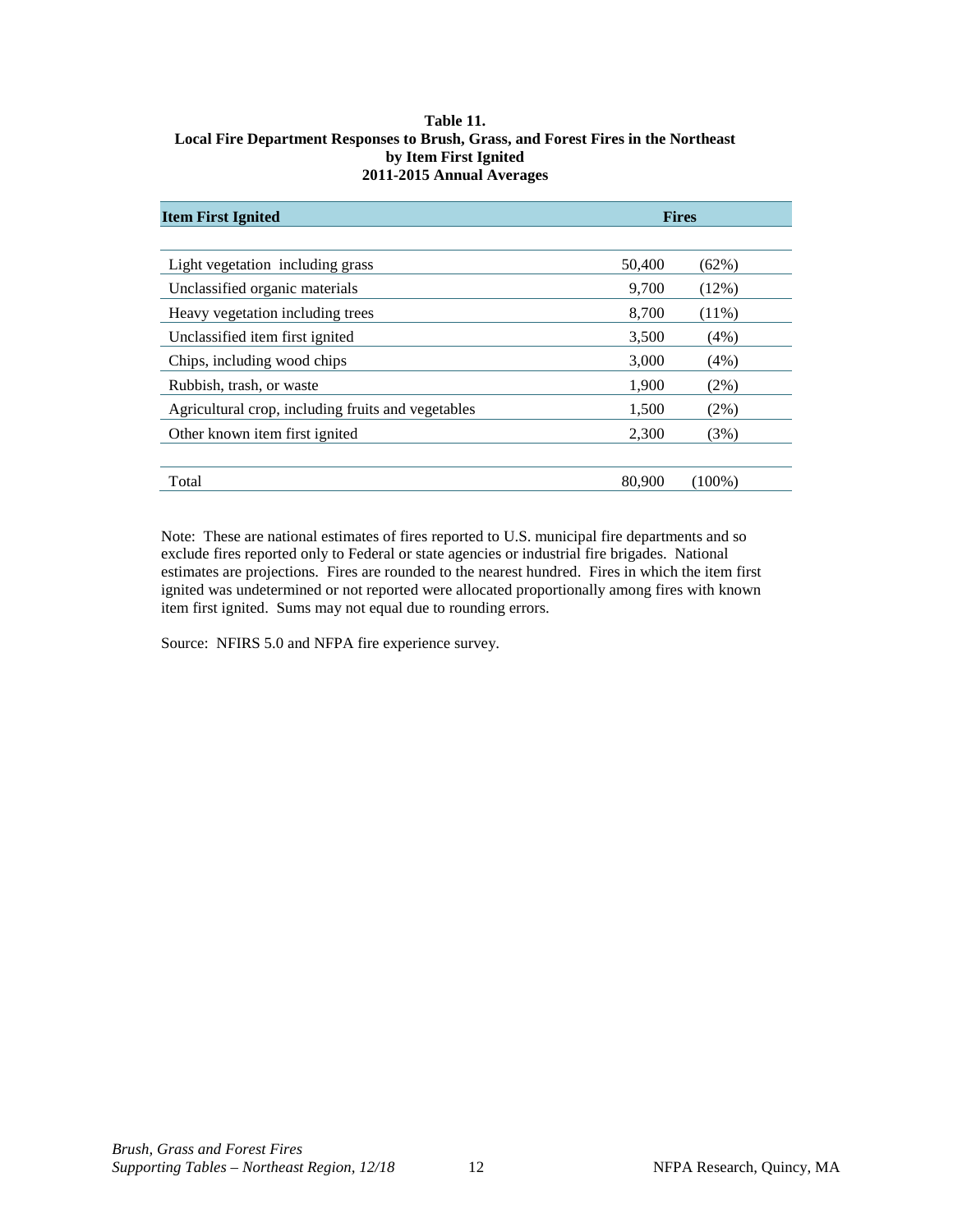#### <span id="page-13-0"></span>**Table 12. Local Fire Department Responses to Brush, Grass, and Forest Fires in the Northeast by Type of Material First Ignited 2011-2015 Annual Averages**

| <b>Type of Material First Ignited</b>        | <b>Fires</b> |           |
|----------------------------------------------|--------------|-----------|
|                                              |              |           |
| Unclassified natural product                 | 30,200       | (37%)     |
| Wood chips, sawdust or shavings              | 18,000       | (22%)     |
| Unclassified type of material first ignited  | 9,200        | $(11\%)$  |
| Hay or straw                                 | 6,900        | $(9\%)$   |
| Multiple types of material first ignited     | 3,500        | $(4\%)$   |
| Round timber, including round posts or poles | 3,000        | $(4\%)$   |
| Unclassified processed wood or paper         | 2,900        | $(4\%)$   |
| Wood pulp                                    | 2,000        | $(2\%)$   |
| Other known type of material                 | 5,400        | (7%)      |
|                                              |              |           |
| Total                                        | 80,900       | $(100\%)$ |

Note: These are national estimates of fires reported to U.S. municipal fire departments and so exclude fires reported only to Federal or state agencies or industrial fire brigades. National estimates are projections. Fires are rounded to the nearest hundred. Fires in which the type of material first ignited was required but undetermined or not reported were allocated proportionally among fires with known type of material first ignited. Sums may not equal due to rounding errors.